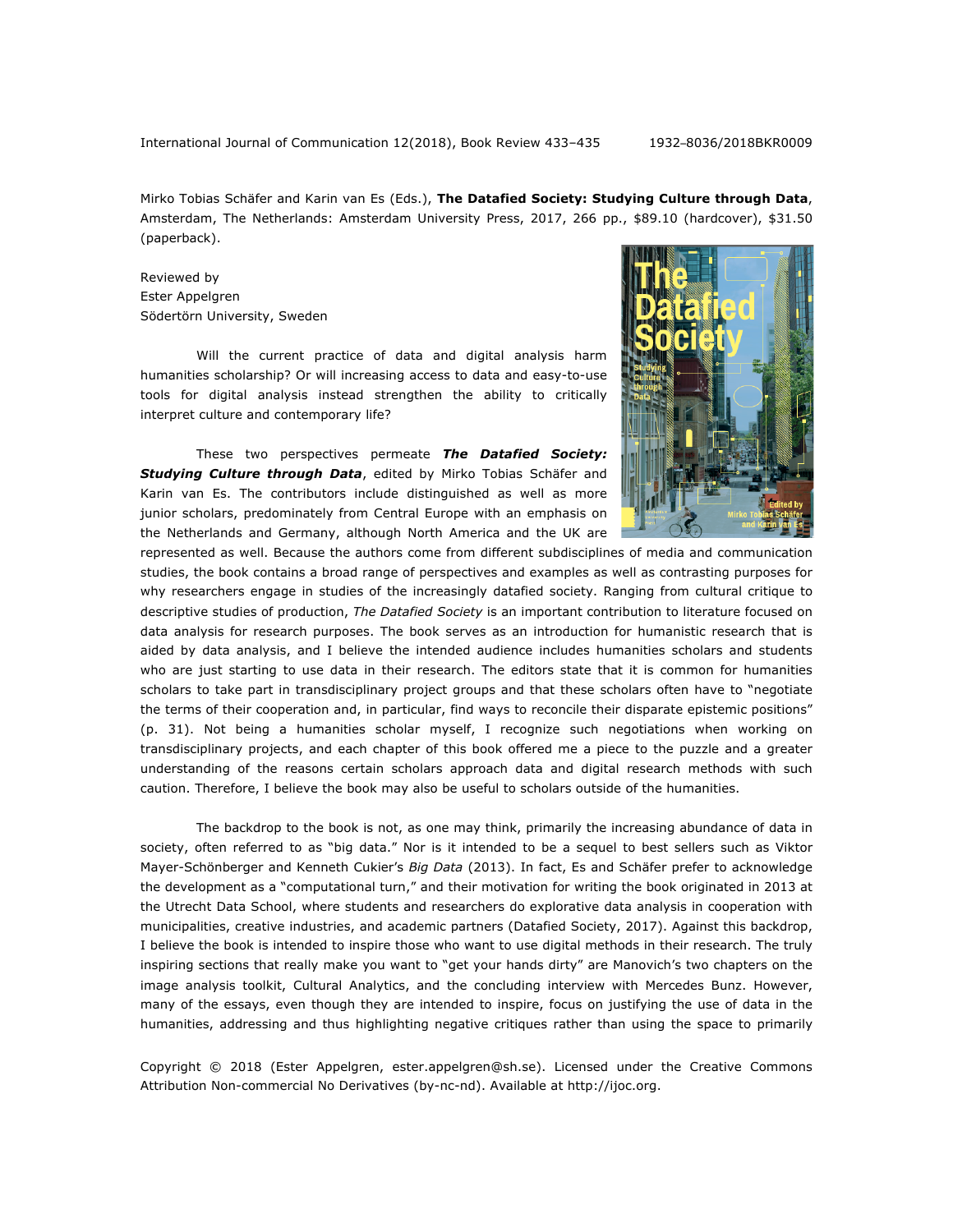encourage researchers with the great examples that are available. As part of the lengthy debate around the digital humanities, critiques needs to be addressed, of course, and Masson, for example, states the inevitable: "With the introduction of digital research tools, and tools for data research specifically, humanistic scholarship seems to get increasingly indebted to positivist traditions" (p. 25). Gosvig Olesen notes in an account of the uses of the Cinematrix tool in analysis of stylistic structure in films that such a tool "would make humanities scholars uncomfortable" (p. 47). Perhaps this reluctance is important and a natural part of the development process. In this context, Uricchio suggests that reluctance has to do with "a new order of things" (p. 126) when technology that amplifies the individual agency is introduced, giving as an example resistance to the introduction of the printing press and the debate around three-point perspective. The nineteen chapters are motivational but also something of a deterrent for those who want to do scholarly work within the humanities, as everything is described with caution, perhaps overemphasizing the vulnerabilities of using data in humanistic research.

The book is arranged into four sections. The first section, "Studying Culture through Data," presents the tensions as well as the opportunities data analysis provides in the humanities. The authors position humanistic data research against other research domains with an emphasis on explaining current challenges. The second section, "Data Practices in Digital Data Analysis," focuses on algorithms, black boxes, mathematics, and statistics. The central message of this section is that the learning curve for researchers wanting to approach data as a research object is quite steep, but there is a need to learn more. The idea is not to use programming and mathematical models to build something, but to use such skills to understand how programs and mathematical models work in order to be able to investigate creations that come out of them and thus be able to assess their impact on society. The third section of the book provides guidelines for data ethics by discussing ethical factors that researchers must take into consideration during all stages of the research process. Because data analytics tools are often created for commercial rather than research purposes, researchers must be particularly cautious when turning to these tools. There is, as of yet, no established one-size-fits-all approach for Internet research, and Markham and Buchanan (p. 203) encourage researchers to focus on a person's relationship to their information in each context when making ethical considerations. Furthermore, as stated by Schie, Westra, and Schäfer (p. 191), it is often the case that neither the tools nor the collection of data is illegal when it is openly collected from sources where individuals may have shared personal data, but that does not mean that the process is ethical. What is not mentioned in the book, however, is that legislation such as the General Data Protection Regulation (European Parliament, 2016) will soon force companies and authorities to structure their internal processes in such a way as to achieve a more sustainable individual privacy, and digital integrity management is rapidly changing corporate data ethics as well. The third section of this book is an important aid to all individuals who engage in digital analysis for research purposes.

The book concludes with a section based on interviews. Four scholars are interviewed about their critical standpoints on aspects of the datafied society. The section gives the reader an overview of other scholarly works related to the datafication of society and also implicitly positions the book in relation to previous literature. For example, in the interview with Nick Couldry, he describes the necessity to resist the "myth of big data" in order to produce knowledge about "the social." Carolin Gerlitz talks about data point critique, where she argues that researchers need to understand what they are counting when using